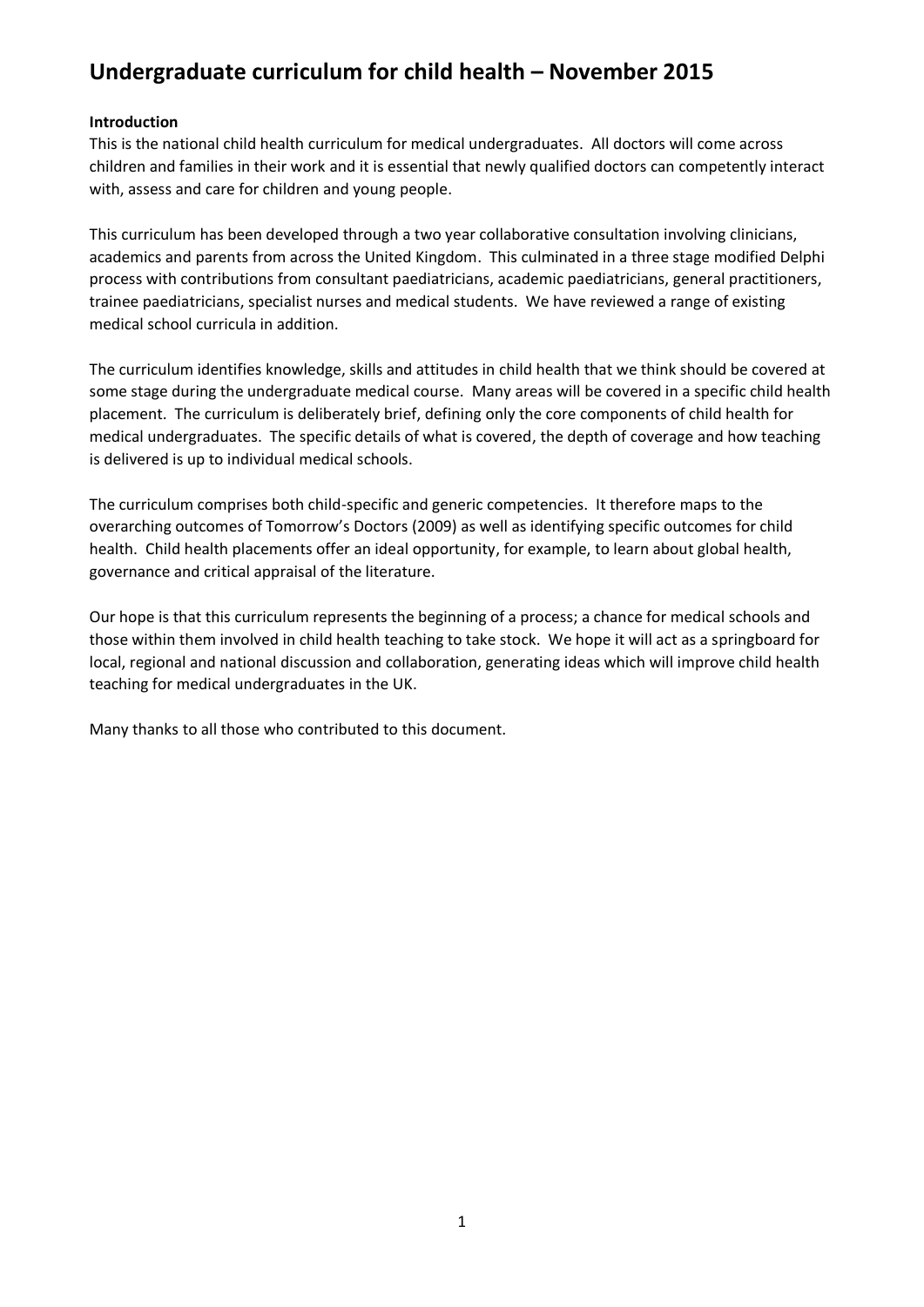# By the end of undergraduate training, the medical student should be able to:

# **1) History taking & communication**

Demonstrate the ability with any child\*, young person, parent or carer to:

- Take an age- and developmentally-appropriate history
- Explain common and important medical conditions
- Explain common procedures and investigations
- Obtain consent for common procedures eg. venepuncture
- Undertake health promotion discussions eg. healthy eating, accident prevention

(\*Unless otherwise stated, any reference to a "child" means "infant, child or young person")

Demonstrate the ability with adolescents to:

- Take a history including HEADSS (Home & Environment, Education & Employment, Activities, Drugs, Sexuality, Suicide/Depression)
- Undertake health promotion discussions eg. smoking/alcohol/drug use, sexual health

Demonstrate the ability to communicate with colleagues including to:

- Present clinical findings verbally
- Give a verbal handover
- Write a summary of a consultation in the medical notes
- Write a discharge summary
- Construct and interpret a family tree

Outline the principles of (but not expected to perform independently):

- Explaining concerns about child maltreatment
- Breaking bad news

# **2) Examination**

Demonstrate in any child or young person the ability to:

- Measure vital signs (including heart rate, respiratory rate, oxygen saturation, temperature)
- Perform an examination (to include respiratory, cardiovascular, gastrointestinal, central and peripheral nervous system, musculoskeletal, skin, eyes, ears/nose/throat)
- Plot and interpret a growth chart

Demonstrate the ability to:

- Hold and undress a baby
- Perform a newborn examination
- Perform a developmental examination in a child under 5 years
- Measure peak expiratory flow rate
- Assess inhaler technique in a child or young person
- Collect a urine sample from an infant or child and perform bedside urinalysis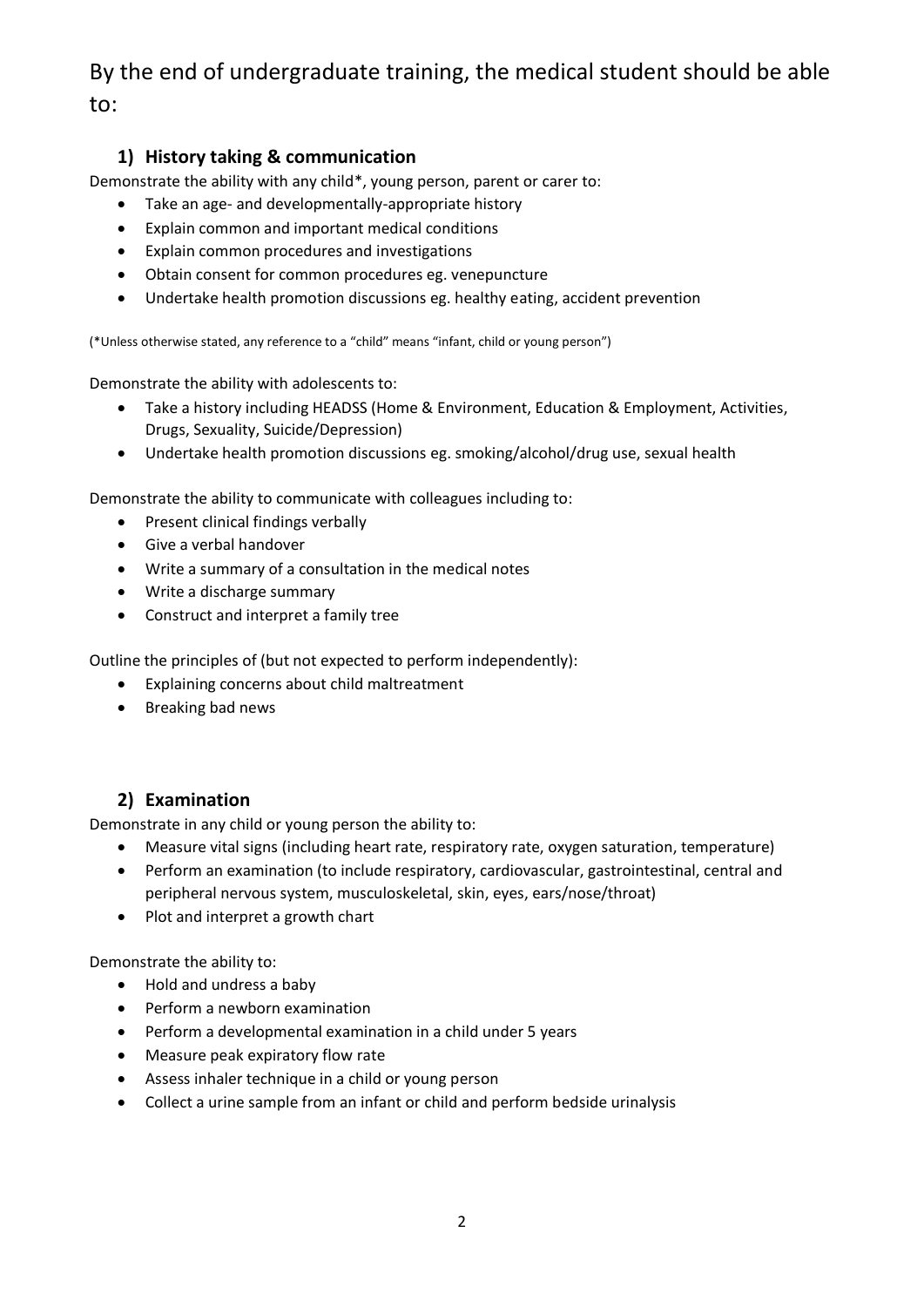## **3) Recognition and management of the sick child**

- Prioritise the care of a sick child
- Use a systematic approach (ABCDE) to the care of a sick child
- Demonstrate basic airway management (including appropriate airway positioning, bag-valve mask ventilation)
- Deliver age-appropriate cardio-pulmonary resuscitation
- Recognise the need for help and identify how to obtain it
- Calculate a Paediatric Early Warning score (using scoring system in place locally)
- Use the Paediatric Early Warning score to identify unwell or deteriorating children

#### **4) Common and/or serious presentations**

Identify **in a range of contexts** (primary care, acute care, outpatients) the:

- Key points in the history
- Key examination findings
- Red flags
- Differential diagnosis
- Initial investigations
- Initial clinical management
- Existence of a national guideline (where applicable)

of/for the following clinical presentations:

| General               | Respiratory/<br>Cardiovascular/ENT | Gastrointestinal/<br>Hepatic/<br>Endocrinological | Neurological             | Dermatological/<br>Renal/<br>Haematology/<br><b>Musculoskeletal</b> | Neonatal/<br>infant   |
|-----------------------|------------------------------------|---------------------------------------------------|--------------------------|---------------------------------------------------------------------|-----------------------|
| Fever                 | Breathing difficulty               | Abdominal pain                                    | Seizure(s)               | <b>Bruising</b>                                                     | Feeding<br>difficulty |
| Collapse              | Cough                              | Vomiting                                          | Head injury              | Rash                                                                | Jaundice              |
| Faltering<br>growth   | Wheeze                             | Diarrhoea                                         | Headache                 | Swelling                                                            | Prematurity           |
| Abnormal<br>behaviour | Cyanosis                           | Constipation                                      | Reduced<br>consciousness | Pallor                                                              | Crying baby           |
| Lethargy              | Murmur                             |                                                   | Abnormal<br>development  | Limp                                                                |                       |

*NB. The grouping by body system here is for ease of curriculum mapping and is not intended to limit the differential diagnosis* 

Demonstrate for the above presentations the ability to:

- Identify the clinical presentation
- Make an initial assessment of the child
- Initiate basic management
- Seek help as appropriate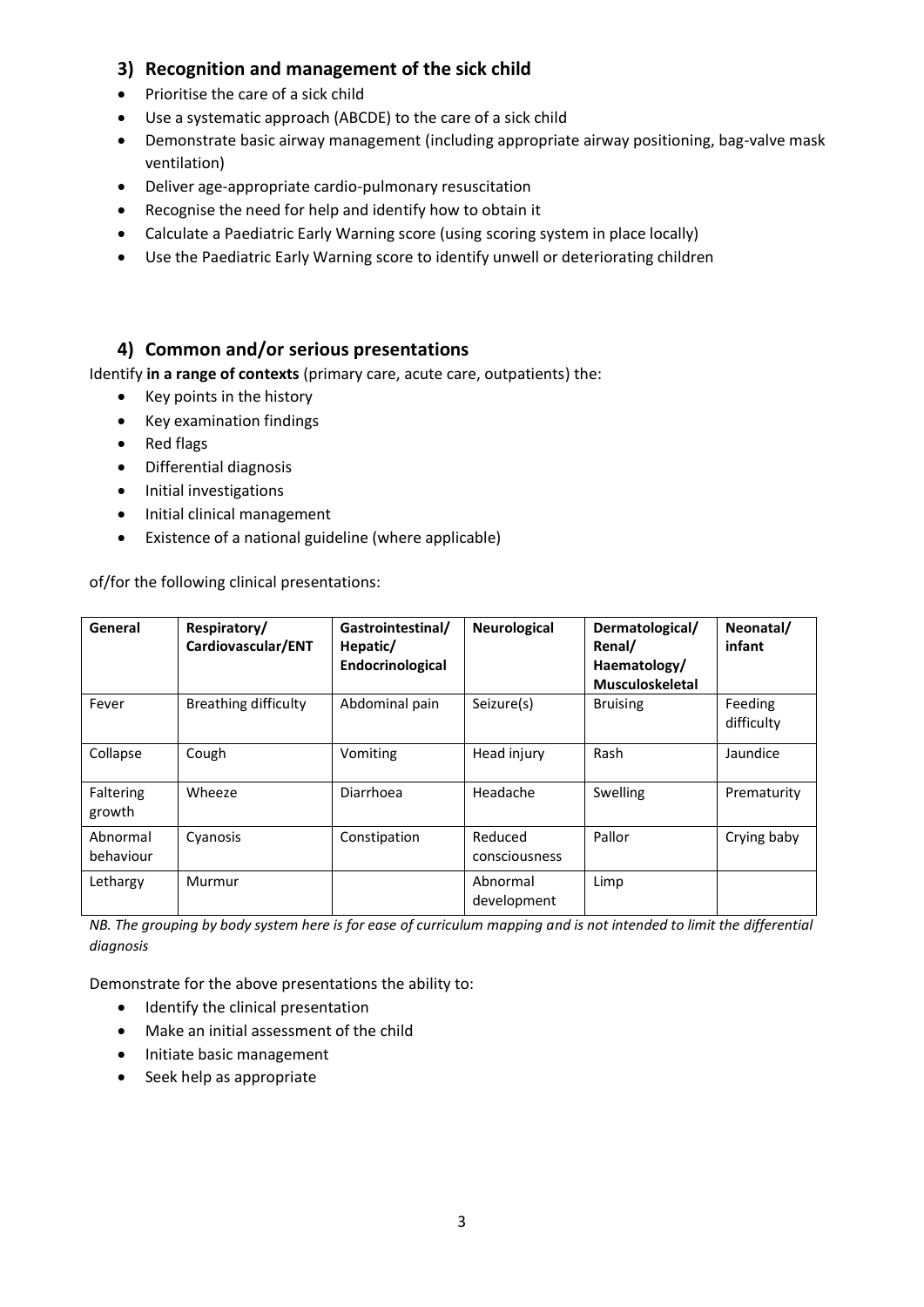# **5) Prescribing**

- Explain prescription by weight, age and body surface area in children
- Identify common prescribing errors in children
- Outline the differences in drug metabolism between infants, children and adults
- Identify common aides to safe prescribing in children eg. British National Formulary for children (BNFc), ward pharmacist
- Identify ToxBase as a useful resource in cases of poisoning
- Write a safe, accurate and legal prescription for a child using the BNFc and local guidelines where appropriate for:
	- o Intravenous fluids (bolus and maintenance)
	- o Common analgesics
	- o Common antibiotics
	- o Oral rehydration solution
	- o Common asthma medications (eg. beta-2 agonists, steroids)
	- o Common emergency drugs (eg. adrenaline for anaphylaxis)

### **6) Practical procedures/investigations**

- Identify the common challenges of undertaking practical procedures in children
- Describe techniques for undertaking practical procedures in children eg. distraction, play therapists, topical anaesthetic
- Outline the need to justify practical procedures in children
- Interpret common laboratory tests in children
- Interpret blood gases in children
- Interpret chest radiographs in children

Outline the principles of (but not expected to perform independently):

- Aseptic non-touch technique for practical procedures in children
- Common procedures in infants/children eg. heelprick blood tests

# **7) Normal events, growth & development**

- Outline the physiological influences on normal growth in childhood
- Identify the main physiological changes from birth to adulthood
- Outline normal feeding and eating behaviour from birth to adulthood
- Outline normal behaviour patterns from birth to adulthood
- Describe the main developmental milestones of children 0-5 years
- Outline the principles of the childhood immunisation programme in the UK

#### **8) Safeguarding**

- List the risk factors for child maltreatment
- Define the main types of child maltreatment
- Describe the symptoms, signs and red flags of child maltreatment
- Identify the procedure for raising concerns about child maltreatment
- Identify the duty of care for any health professional to report concerns about child maltreatment

#### **9) Legal & ethical basis of child health**

- Explain the principles of consent in children and young people including Fraser competence
- Outline the principles of confidentiality in relation to children and young people
- Explain who can have parental responsibility for a child
- Identify ethical and legal dilemmas in child health